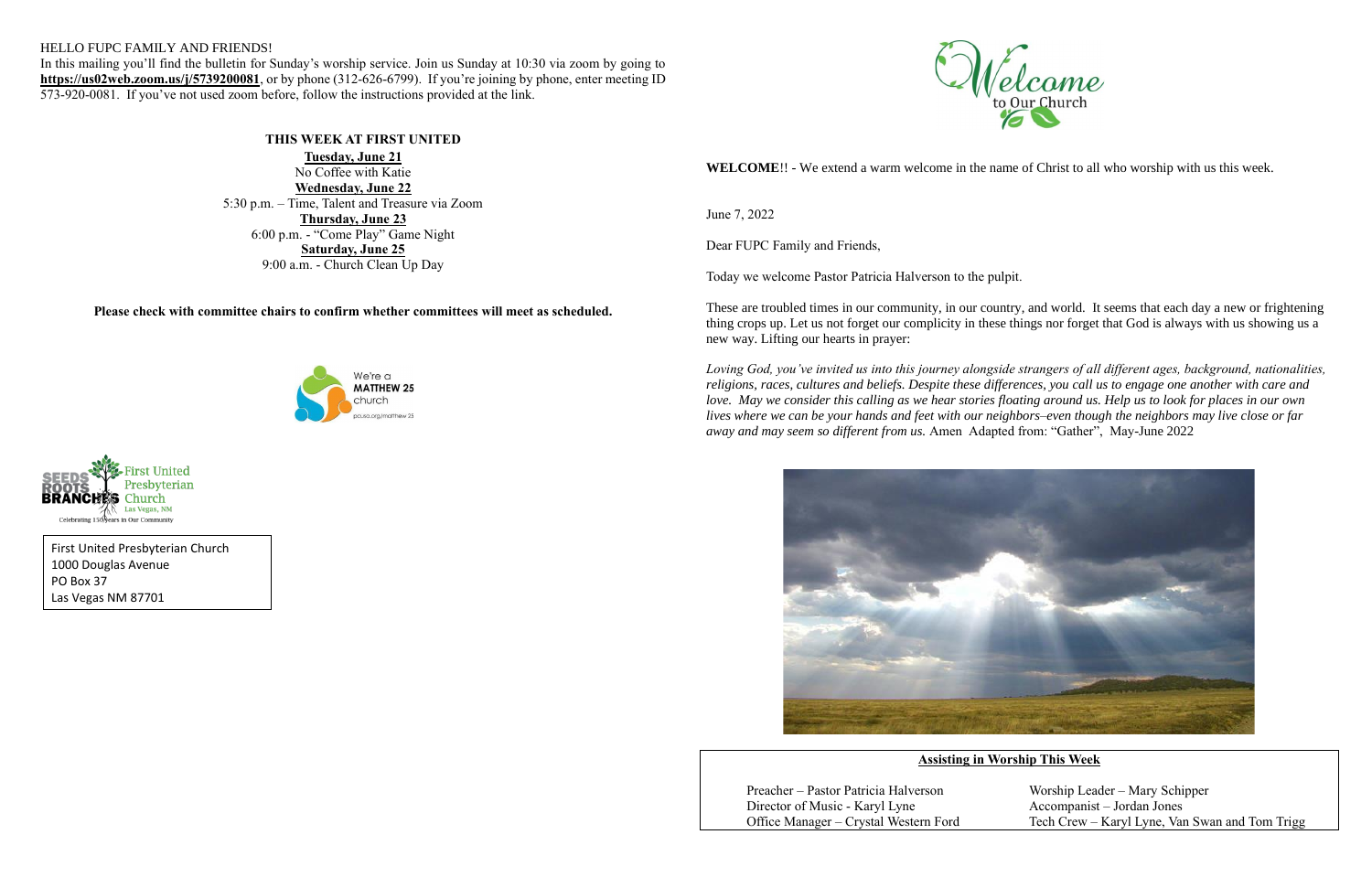

## **FIRST UNITED PRESBYTERIAN CHURCH**

1000 Douglas Avenue, Las Vegas, NM 87701 June 19, 2022 10:30 a.m.

**MEDITATION –** Karl Rahner feels that life can be a daily drudge, *"because everything can ruin for me the one reality that is necessary, and deprive me of it: the reality that is you, my God. But—if there is nowhere where you have given me a place to which we can just flee away in order to find you, then I must also be able to find you in everything*". Spiritual Writings, Karl Rahner.

## **WE GATHER TOGETHER**

**WELCOME** Mary Schipper

**PRELUDE** Jordan Jones

### **PASSING OF THE PEACE**

*Let us make a commitment during this time to call someone today, visit with them and wish them the peace of Christ*

#### **CALL TO WORSHIP** from Psalm 22

| Leader: | But you, O Lord do not be far away!                                                                  |
|---------|------------------------------------------------------------------------------------------------------|
|         | Response: O, my help, come quickly to my aid.                                                        |
|         | Leader: I will tell of your name to my brothers and sisters;                                         |
|         | Response: In the midst of the congregation I will praise you:                                        |
|         | Leader: You who fear the Lord, praise him!                                                           |
|         | Response: All you offspring of Jacob, glorify him; stand in awe of him, all you offspring of Israel. |
| Leader: | From you comes my praise in the great congregation;                                                  |
|         | Response: All the ends of the earth shall remember and turn to the Lord;                             |
| Leader: | And all the families of the nations shall worship before him.                                        |
|         | Response: For dominion belongs to the Lord, and he rules over the nations.                           |
|         |                                                                                                      |

**OPENING HYMN "***God Welcomes All"* (GTG #399)

## **ASSURANCE OF GOD'S LOVE AND MERCY**

*We remember that, before we confess and no matter what we confess to God, we can be assured of God's Love and Mercy*

### **UNISON PRAYER OF RECONCILIATION**

Gracious God: with the Psalmist and the song writer we celebrate your presence among us. We would live into the challenge and inspiration of our faith. Help us, we pray, so to know your continuing unconditional love for us that we will more often live as your glad and grateful people. Then as you love us, give us the vision and courage to show your love to others, empowered by the Holy Spirit, in the Peace of our Lord, Jesus Christ.

## **WE PROCLAIM GOD'S WORD**

**MESSAGE** Pastor Patricia Halverson

#### **PRAYER FOR ILLUMINATION**

### **SCRIPTURE READING** Luke 8: 26-39

Then they arrived at the country of the Gerasenes, which is opposite Galilee. As he stepped out on land, a man of the city who had demons met him. For a long time he had worn no clothes, and he did not live in a house but in the tombs. When he saw Jesus, he fell down before him and shouted at the top of his voice, "What have you to do with me, Jesus, son of the Most High God? I beg you, do not torment me"– for Jesus had commanded the unclean spirit to come out of the man. (For many times it had seized him; he was kept under guard and bound with chains and shackles, but he would break the bonds and be driven by the demon into the wilds.) Then Jesus asked him, "What is your name?" He said, "Legion"; for many demons had entered him. They begged him not to order them to go back into the abyss.

Now there on the hillside a large herd of swine was feeding; and the demons begged Jesus to let them enter these. So he gave them permission. Then the demons came out of the man and entered the swine, and the herd rushed down the steep bank into the lake and drowned.

When the swineherds saw what had happened, they ran off and told it in the city and in the country. Then people came out to see what had happened, and when they came to Jesus, they found the man from whom the demons had gone sitting at the feet of Jesus, clothed and in his right mind. And they were afraid. Those who had seen it told them how the one who had been possessed by demons had been healed. Then all the people of the surrounding country of the Gerasenes asked Jesus to leave them; for they were seized with great fear. So he got into the boat and returned. The man from whom the demons had gone begged that he might be with him; but Jesus sent him away, saying, "Return to you home, and declare how much God has done for you." So he went away, proclaiming throughout the city how much Jesus had done for him.

## **WE RESPOND TO GOD'S WORD**

**WITH THANKS FOR GENEROUS GIVING DOXOLOGY PRAYERS OF THE PEOPLE AND THE LORD'S PRAYER OPPORTUNITIES CLOSING HYMN** *"O, for a Thousand Tongues to Sing"* (GTG #610)

## **WE GO FORTH IN GOD'S NAME**

**CHARGE AND BENEDICTION**

**POSTLUDE**